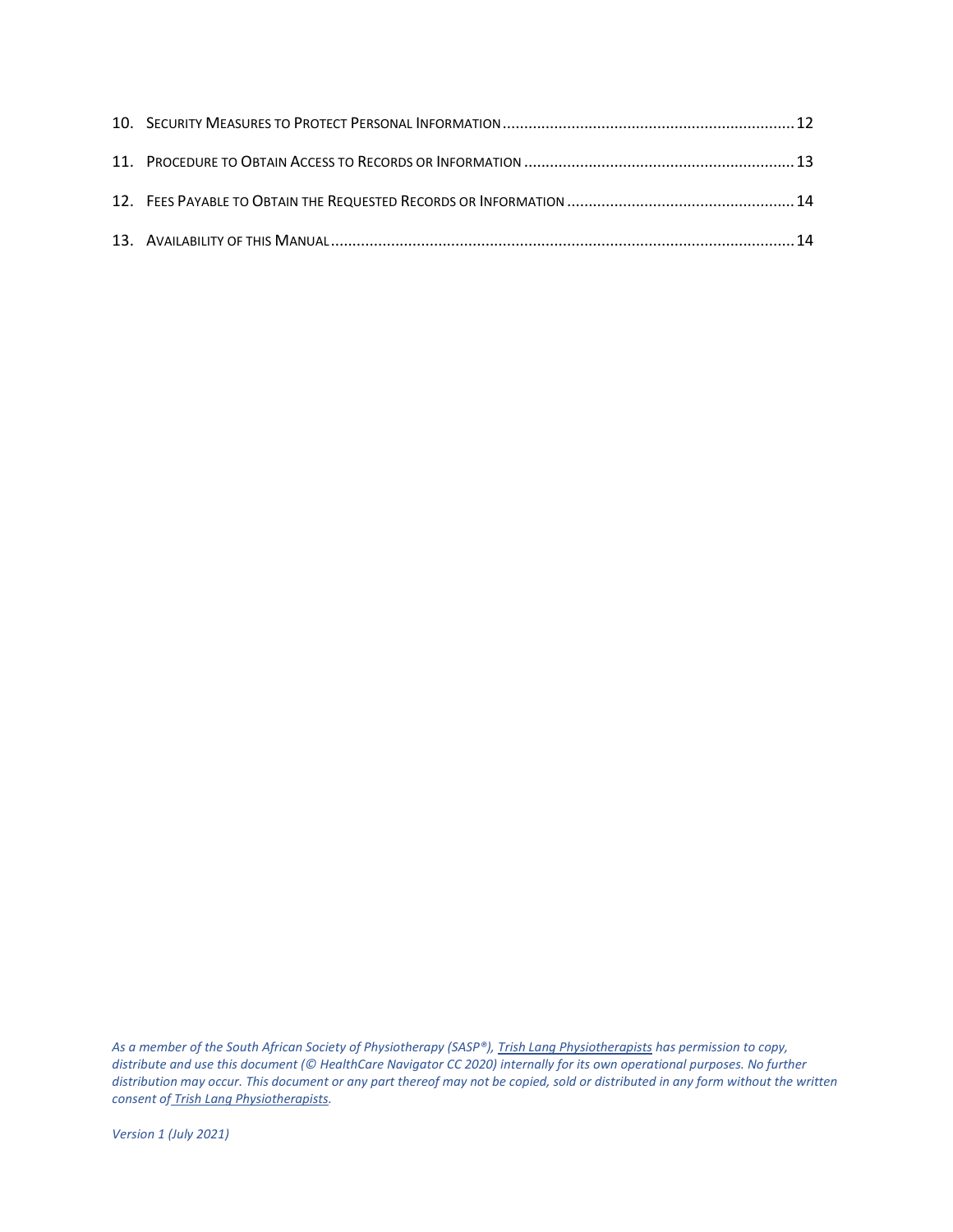#### <span id="page-2-0"></span>**1. INTRODUCTION TO THE PRACTICE**

Trish Lang Physiotherapy Trish Lang Physiotherapy and the state of practice) is a private physiotherapy practice, which is conducted in accordance with the requirements of the Health Professions Act 56 of 1974 and is subject to the authority of the Health Professions Council of South Africa ("HPCSA"). The practitioners practising at the practice are registered at the HPCSA and provide physiotherapy services within the scope and ambit of their registration, competence and training. The practitioners are bound by the Ethical Rules issued by the HPCSA, which include the duty to preserve patient confidentiality.

#### <span id="page-2-1"></span>**2. CONTACT DETAILS**

| <b>Practice Name:</b>                     | Trish Lang Physiotherapy                                  |  |  |
|-------------------------------------------|-----------------------------------------------------------|--|--|
| <b>Registration Number: 0720000084026</b> |                                                           |  |  |
| <b>Head of the Practice:</b>              | Trish Lang                                                |  |  |
| <b>Information Officer:</b>               | Trish Lang                                                |  |  |
| <b>Physical Address:</b>                  | Room 604 Touchstone House, 7 Bree Street, Cape Town, 8001 |  |  |
| <b>Postal Address:</b>                    | Room 604 Touchstone House, 7 Bree Street, Cape Town, 8001 |  |  |
| <b>Telephone Number:</b>                  | +27214236206                                              |  |  |
| <b>E-mail address:</b>                    | trish.lang@mweb.co.za                                     |  |  |
| <b>Website address:</b>                   | www.physios.capetown                                      |  |  |

# <span id="page-2-2"></span>**3. GUIDE OF THE SA HUMAN RIGHTS COMMISSION / INFORMATION REGULATOR**

The South African Human Rights Commission ("SAHRC") / Information Regulator compiled a Guide, in terms of Section 10 of the Promotion of Access to Information Act (Act 2 of 2000) ("PAIA"), to assist persons wishing to exercise their rights in terms of this Act. This Guide is available in all the official languages and contains, amongst others, the following information:

- The purpose of PAIA;
- The manner, form and costs of a request for access to information held by a body;
- Legal remedies when access to information is denied;
- When access to information may be denied; and
- The contact details of Information Officers in the national, provincial and local government.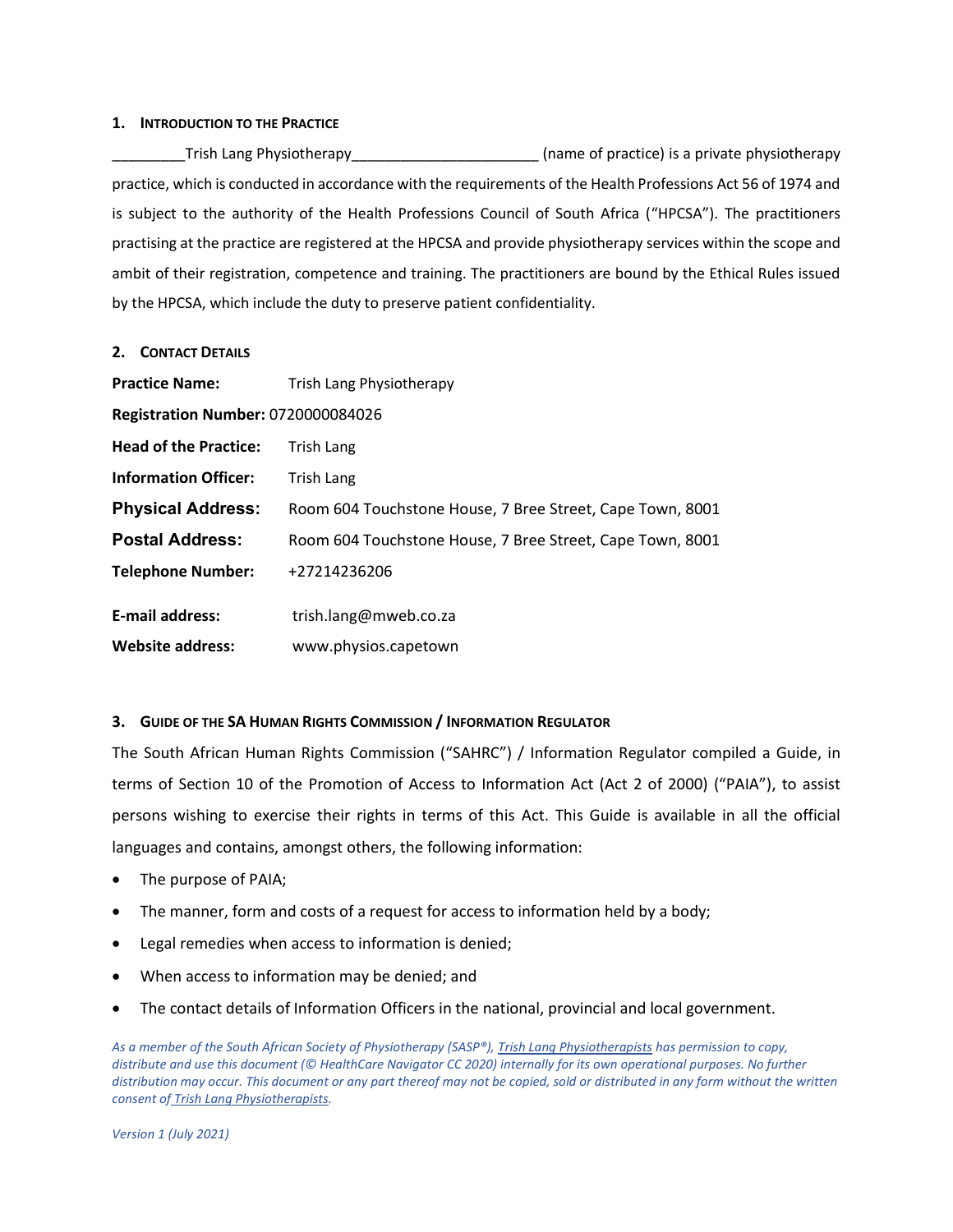Any person wishing to obtain the Guide may either access it through the website of the SAHRC at <https://www.sahrc.org.za/home/21/files/Section%2010%20guide%202014.pdf> or should contact the Information Regulator at: **Physical address:** 33 Hoofd Street, Forum III, 3rd Floor Braampark, Braamfontein, Johannesburg **Postal address:** PO Box 31533, Braamfontein, Johannesburg, 2017

**Telephone:** +27 (0) 10 023 5207 / +27 (0) 82 746 4173 **E-mail address:** [inforeg@justice.gov.za](mailto:inforeg@justice.gov.za)  **Website:** <https://www.justice.gov.za/inforeg/>

The publication of the abovementioned Guide will be the responsibility of the Information Regulator with effect from 30 June 2021.

# <span id="page-3-0"></span>**4. RECORDS**

The practice holds the following categories of records:

# **4.1 Records relating to the form of practice:**

Documents related to the establishment of the practice, such as documents required in terms of the Companies Act 71 of 2008 / a partnership agreement / a shareholders' agreement; other statutory records; governance documents (e.g. practice policies); minutes of meetings; practice code number registration and other related documents.

# **4.2 Practice management records:**

Documentation relevant to the management structure and the management of the practice; protocols, guidelines and related documentation in respect of the management of patients.

# **4.3 Employment / Appointment records:**

Employment contracts; statutory council registration and related records; conditions of employment and work place policies; employment equity and skills development plans and reports; attendance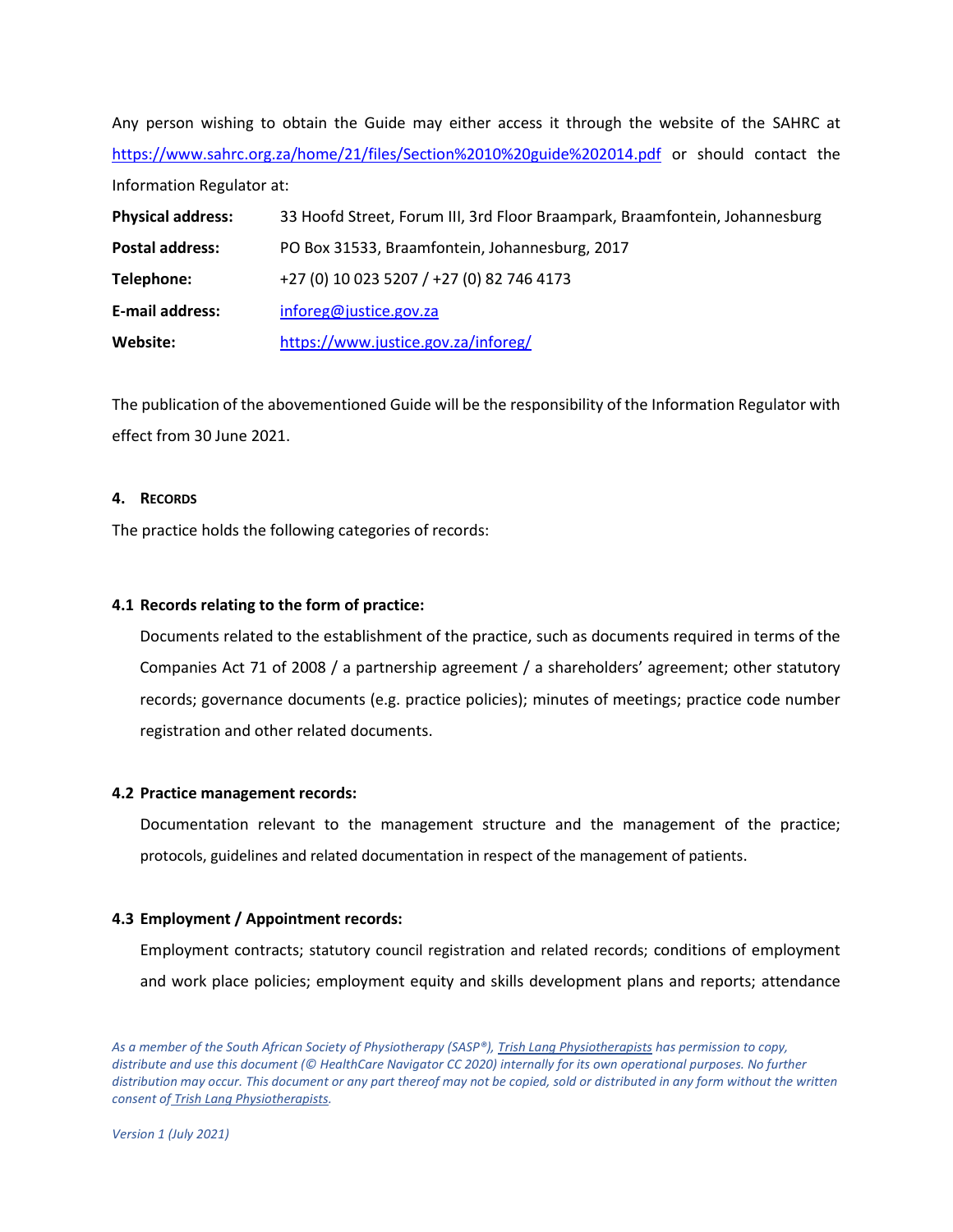records; salary and wage register; performance management records; collective agreements; complaints and disciplinary records; relevant tax records; training records; leave records; medical scheme and pension fund membership records; essential services' permits; correspondence.

# **4.4 Patient records:**

Medical records; patient forms; reports and motivations related to injuries and diseases; payment-related records; correspondence.

# **4.5 Referral records:**

Referral notes; correspondence.

#### **4.6 Clinical trial records:**

Records related to clinical trials.

#### **4.7 Health and safety records:**

Evacuation plan; information related to the Health and Safety Committee / health and safety officer; and health and safety incident reports.

#### **4.8 Financial records:**

South African Revenue Services ("SARS") registration; Annual Financial Statements; auditor's reports; accounting records; bank statements; invoices, statements, receipts and related documents; VAT records; tax returns and related documentation.

#### **4.9 Records related to assets:**

Asset register; purchase records; financing and lease agreements; sale and purchase agreements; title deeds; registers and records kept in terms of the Medicines and Related Substances Act 101 of 1965; stock sheets; delivery notes and orders; and sale and purchase agreements.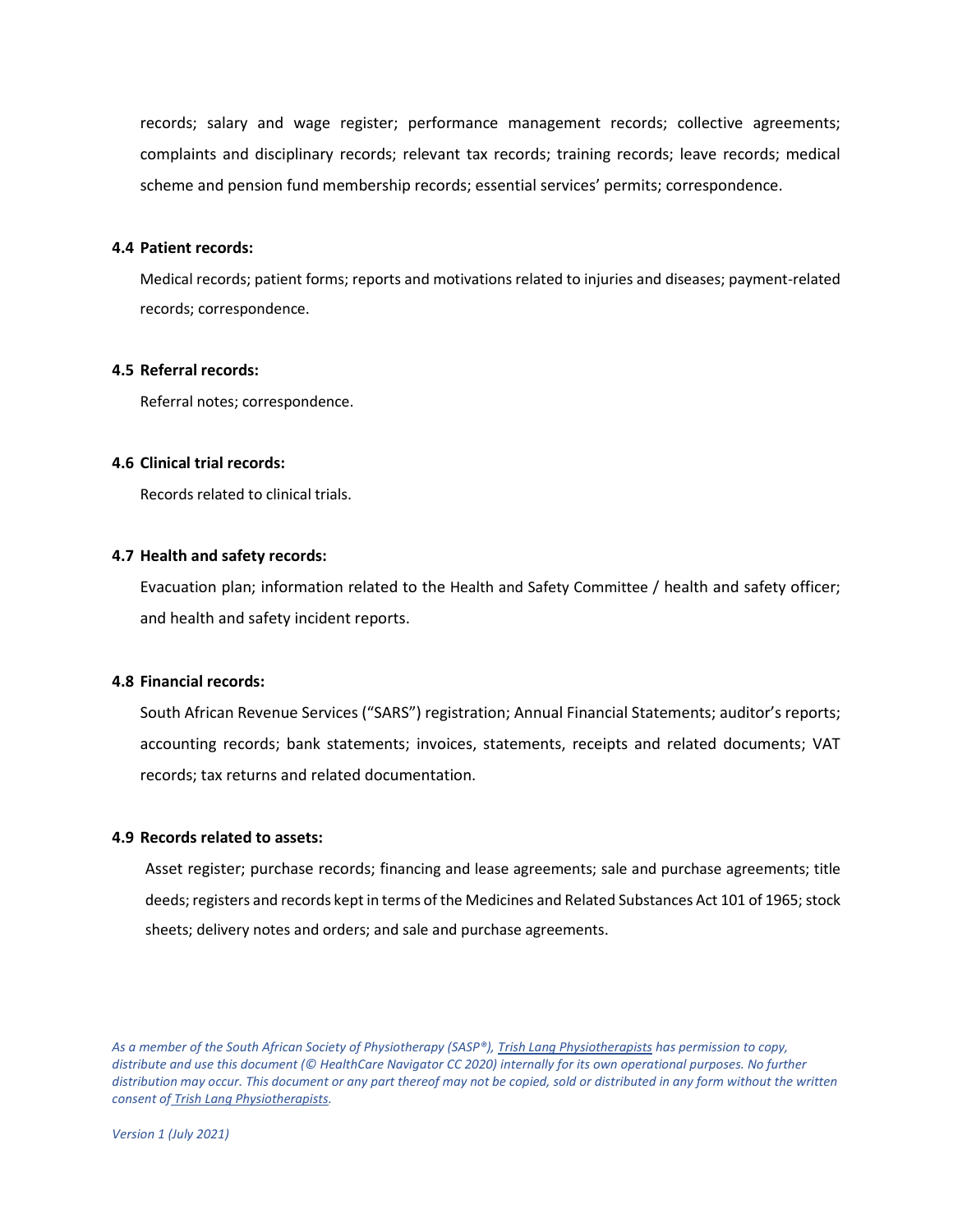### **4.10Agreements:**

Agreements (and related documentation) with contractors, consultants, suppliers and vendors, including agreements with funders and related to clinical trials.

# **4.11 Public and private body records:**

Documents published in the public domain; correspondence.

# **4.12 Legal records:**

Legal opinions and advice; complaints, pleadings, briefs and other documents pertaining to any actual, pending or threatened litigation, mediation, and arbitration.

#### **4.13 Insurance records:**

Insurance policies and related records, including in respect of professional indemnity cover; claims records.

#### <span id="page-5-0"></span>**5. INFORMATION AVAILABLE IN TERMS OF OTHER LEGISLATION**

The practice as may be required in terms of the following legislation subject to the specific protection offered by these laws:

- 1. Basic Conditions of Employment Act 75 of 1997;
- 2. Children's Act 38 of 2005;
- 3. Companies Act 71 of 2008;
- 4. Compensation for Occupational Injuries and Diseases Act 130 of 1993;
- 5. Consumer Protection Act 68 of 2008;
- 6. Disaster Management Act 57 of 2002;
- 7. Electronic Communications and Transactions Act 25 of 2002;
- 8. Employment Equity Act 55 of 1998;
- 9. Health Professions Act 56 of 1974;
- 10. Income Tax Act 58 of 1962;

*As a member of the South African Society of Physiotherapy (SASP®), Trish Lang Physiotherapists has permission to copy, distribute and use this document (© HealthCare Navigator CC 2020) internally for its own operational purposes. No further distribution may occur. This document or any part thereof may not be copied, sold or distributed in any form without the written consent of Trish Lang Physiotherapists.*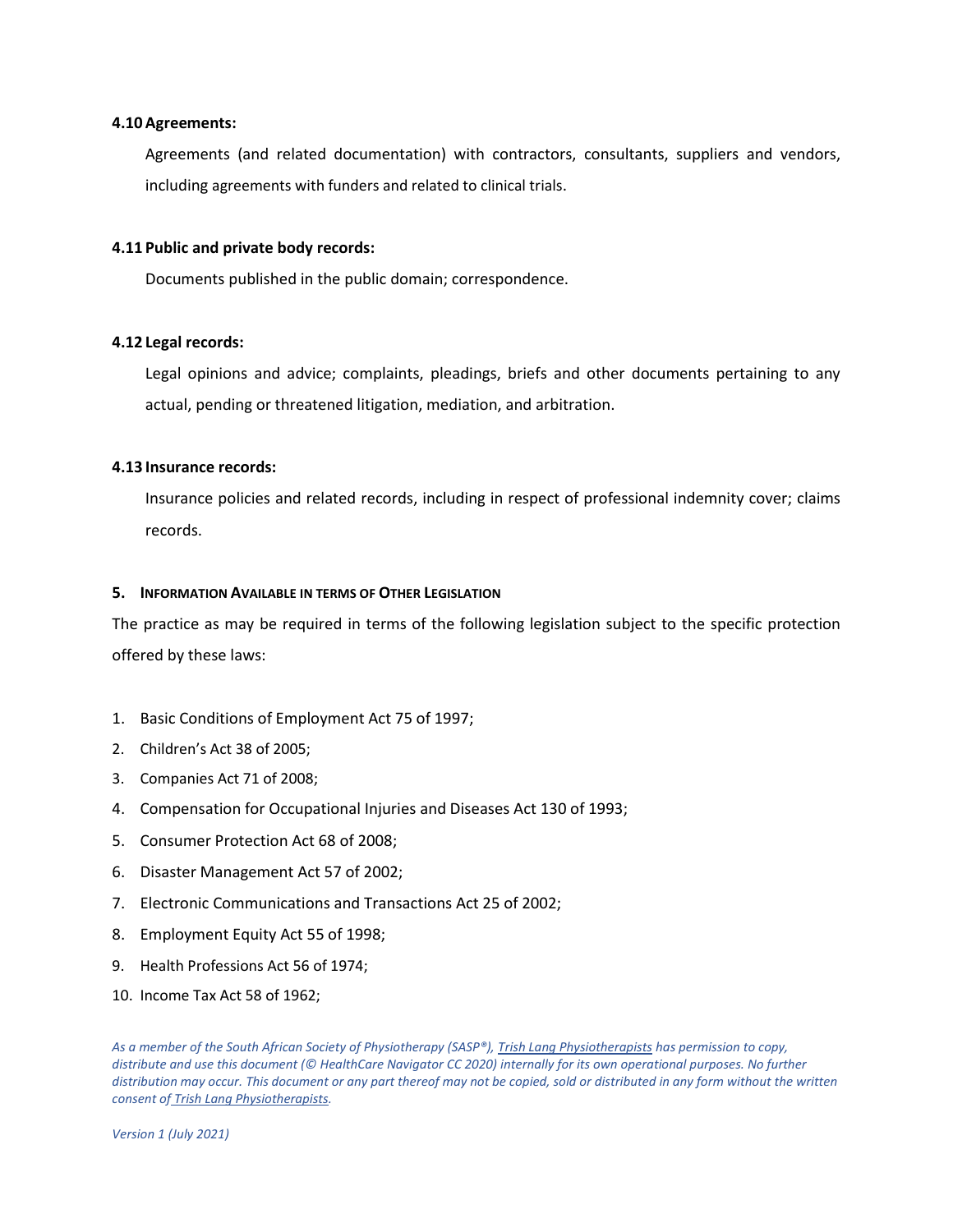- 11. Labour Relations Act 66 of 1995;
- 12. Medical Schemes Act 131 of 1998;
- 13. Medicines and Related Substances Act 101 of 1965;
- 14. National Health Act 61 of 2003;
- 15. Occupational Health and Safety Act 85 of 1993;
- 16. Promotion of Access to Information Act 2 of 2000;
- 17. Protection of Personal Information Act 4 of 2013;
- 18. Road Accident Fund Act 56 of 1996;
- 19. Skills Development Levies Act 9 of 1999;
- 20. Skills Development Act 97 of 1998;
- 21. Unemployment Contributions Act 4 of 2002;
- 22. Unemployment Insurance Act 63 of 2001; and
- 23. Value Added Tax Act 89 of 1991.

#### <span id="page-6-0"></span>**6. RECORDS AUTOMATICALLY AVAILABLE**

No notice has been submitted by the practice to the Minister of Justice and Correctional Services regarding the categories of records, which are available without a person having to request access in terms of Section 52(2) of PAIA. However, the information on the website of the practice is automatically available without having to request access in terms of PAIA. Access and usage of the information on the website are subject to the Website Terms and Conditions as well as the Privacy Statement of the practice.

#### <span id="page-6-1"></span>**7. PURPOSE OF PROCESSING PERSONAL INFORMATION**

The practice processes personal information of data subjects for the following purposes:

- 1. to conduct and manage the practice in accordance with the law, including the administration of the practice and claiming and collecting payment for services rendered;
- 2. for treatment and care of patients, including referrals to other practitioners and reporting to referring practitioners;
- 3. for communication purposes;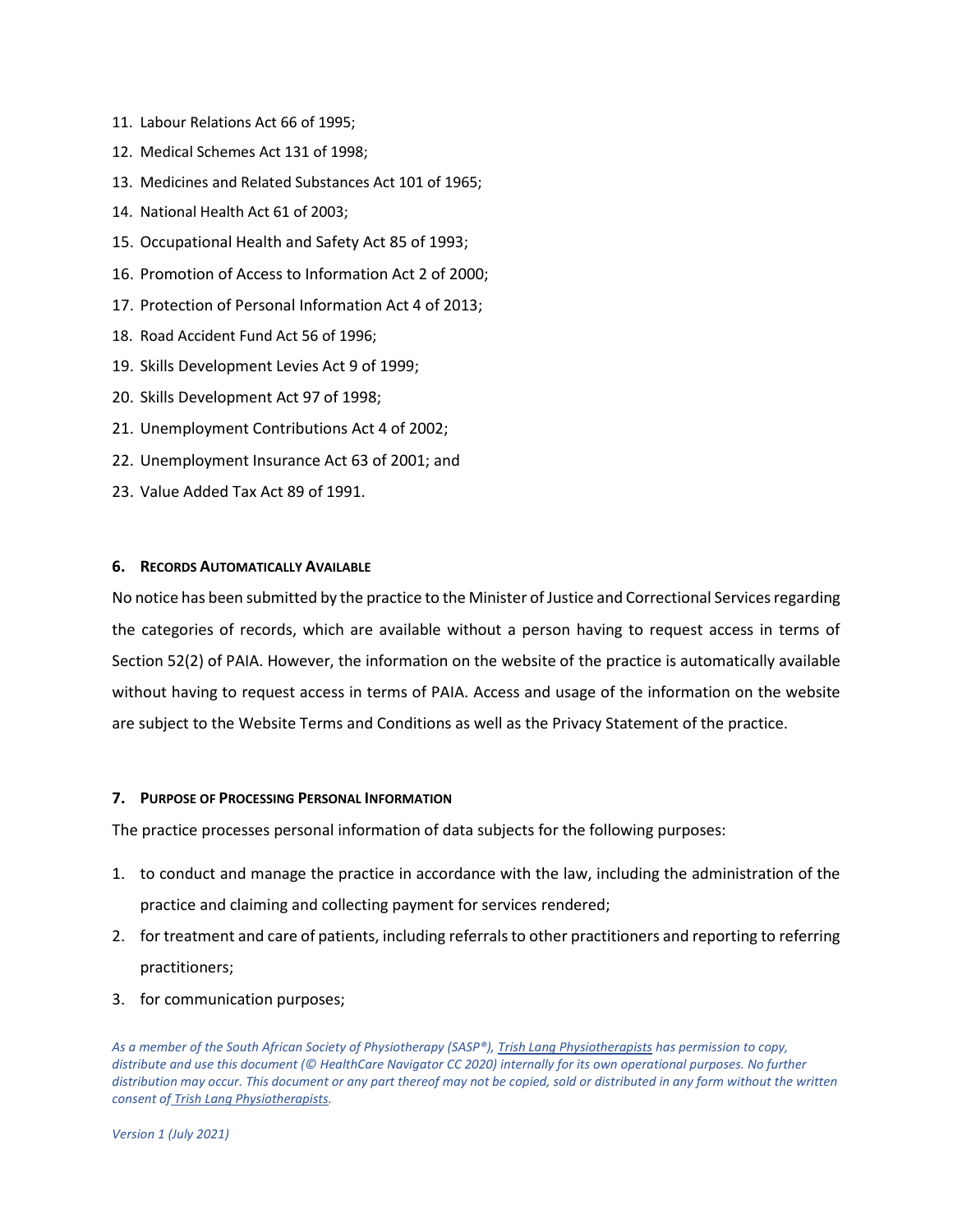- 4. for the maintenance of practice records and patients' medical records;
- 5. for employment and related matters of employees and other practitioners;
- 6. for reporting to persons and bodies as required and authorised in terms of the law or by the data subjects;
- 7. for historical, statistical and research purposes;
- 8. for clinical trials;
- 9. for proof;
- 10. for enforcement of the practice's rights; and/or
- 11. for any other lawful purpose related to the activities of a private physiotherapy practice.

# <span id="page-7-0"></span>**8. DATA SUBJECTS, THEIR PERSONAL INFORMATION AND POTENTIAL RECIPIENTS OF THIS INFORMATION**

The practice holds the categories of records and personal information in respect of the categories of data subjects specified below. The potential recipients of the personal information processed by the practice are also specified. Information and records are only disclosed as may be necessary in the circumstances and authorised in terms of the law or otherwise with the consent of the relevant data subjects.

# **8.1 Practitioners and Employees**

# *Categories of personal information:*

Names and surnames; Curriculum Vitae ("CVs"); contact details; identity numbers / dates of birth; race; gender; nationality; qualifications; registered professions and category of registration; statutory council registration numbers; employment history and related information; position and job description; bank details; relevant health information; relevant information on criminal behaviour; complaint and disciplinary-related information; records created in the performance of their duties; tax numbers and related tax information; leave records; remuneration; employment benefits; absenteeism information; vetting reports; references; opinions; next-of-kin details; health and safety-related incidents; COVID-19 related information; correspondence.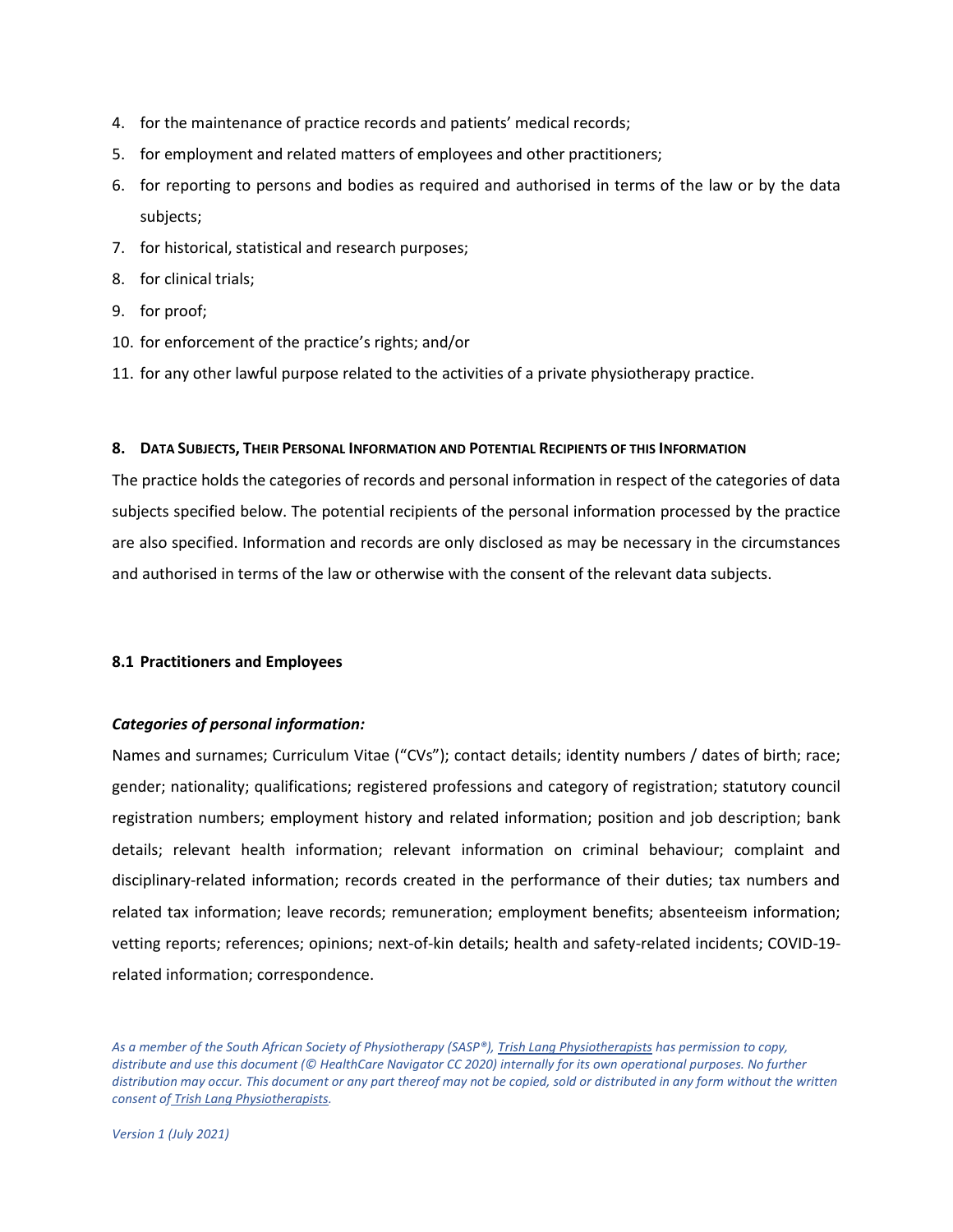#### *Potential Recipients:*

Practice owners; SARS; relevant statutory and other public bodies (e.g. Department of Employment and Labour); the Board of Healthcare Funders of SA ("BHF"); Companies and Intellectual Property Commission ("CIPC"); funders; contractors and suppliers; patients; bodies performing peer review and clinical practice audits; banks; professional societies; vetting agencies; hospitals; members of the public; legal and professional advisers; auditors; executors of estates; purchaser of practice.

# **8.2 Job Applicants**

#### *Categories of personal information:*

Names and surnames; Curriculum Vitae (CVs); contact details; identity numbers / dates of birth; race; gender; nationality; qualifications; registered professions and category of registration; statutory council registration numbers; employment history and related information; relevant health information; relevant information on criminal behaviour; vetting reports; interview notes; references; COVID-19-related information; correspondence.

#### *Potential Recipients:*

Practice owners and relevant other employees; vetting agencies; legal and professional advisers; auditors; purchaser of practice.

#### **8.3 Patients**

#### *Categories of personal information:*

Names and surnames; contact details; identity numbers / dates of birth; race; gender; employers and their contact details; medical history; health information, including diagnoses, procedures performed and special investigation reports (e.g. radiology reports, pathology results, etc.); COVID-19-related information; referral notes; complaint-related information; compliments; clinical trial information; opinions; next-of-kin details; correspondence.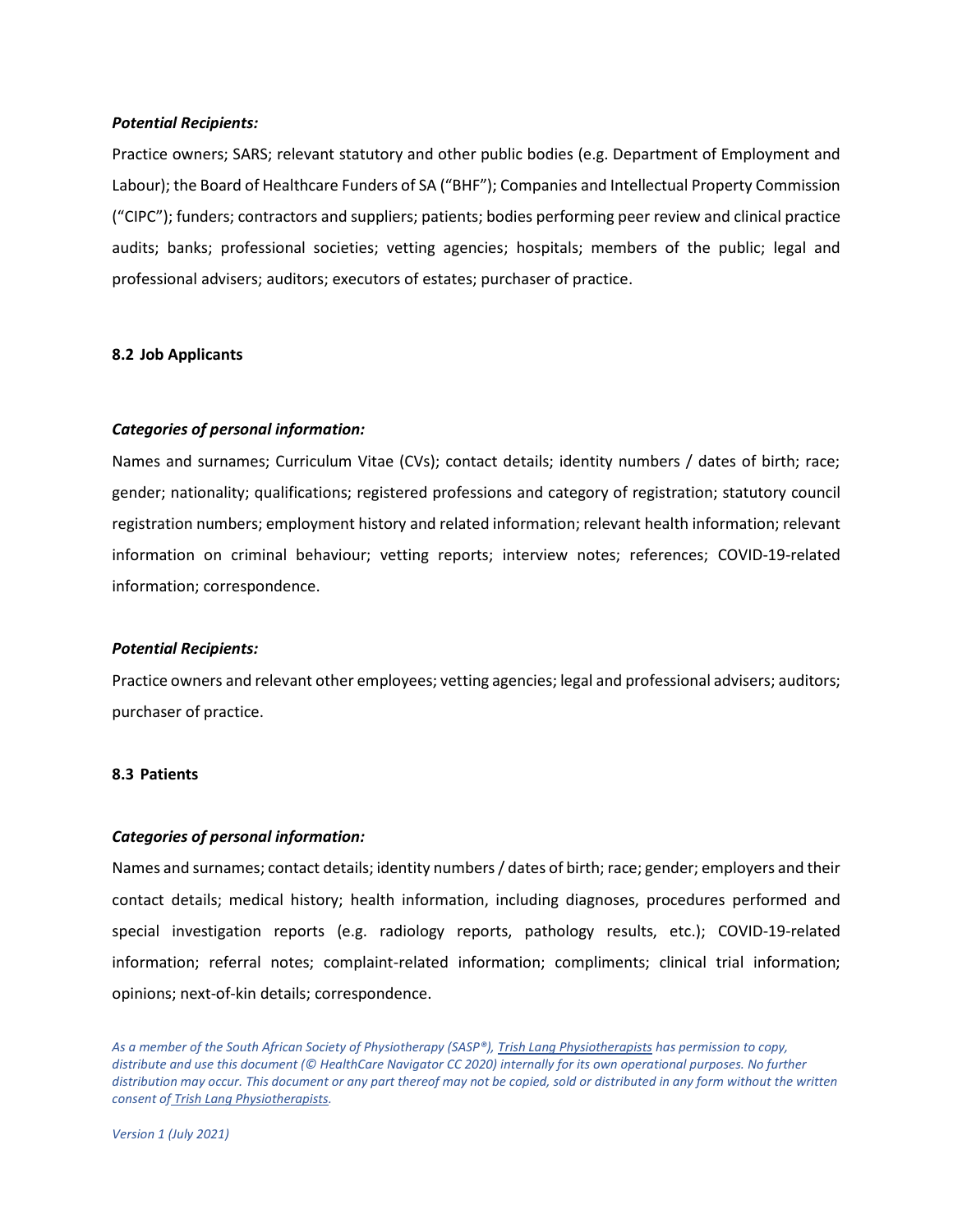#### *Potential Recipients:*

Relevant statutory and other public bodies (e.g. the Compensation Commissioner of Occupational Injuries and Diseases, the Road Accident Fund); funders (e.g. medical schemes); bodies performing peer review and clinical practice audits; hospitals; legal and professional advisers; auditors; executors of estates; nextof-kin; credit bureaus; debit collectors; purchaser of practice.

# **8.4 Referring Practitioners**

# *Categories of personal information:*

Names and surnames; contact details; practice code numbers; practice-related information; qualifications; registered professions; correspondence.

# *Potential Recipients:*

Relevant statutory and other public bodies; funders; bodies performing peer review; hospitals; auditors; purchaser of practice.

# **8.5 Hospitals / Health Care Facilities**

# *Categories of personal information:*

Names; contact details; relevant staff / office bearer details; website addresses; correspondence; market information; group structures; hospital/facility privilege-related information.

# *Potential Recipients:*

Auditors; legal and professional advisers; funders; purchaser of practice.

*As a member of the South African Society of Physiotherapy (SASP®), Trish Lang Physiotherapists has permission to copy, distribute and use this document (© HealthCare Navigator CC 2020) internally for its own operational purposes. No further distribution may occur. This document or any part thereof may not be copied, sold or distributed in any form without the written consent of Trish Lang Physiotherapists.*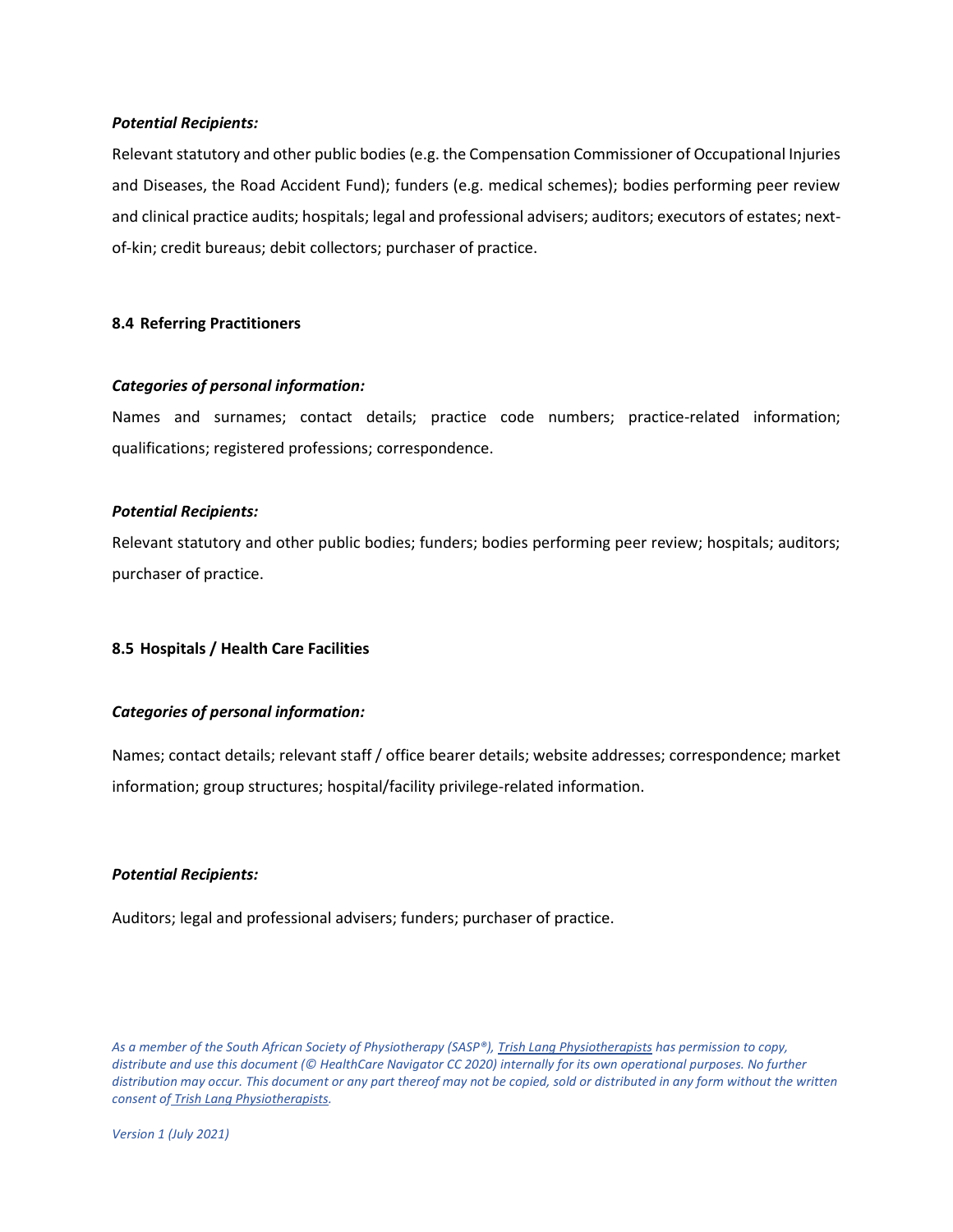#### **8.6 Contractors, Vendors and Suppliers**

### *Categories of personal information:*

Names and surnames; organisation names and details; relevant staff / office bearer details; contact details; website addresses; opinions; correspondence; COVID-19-related information; market information; price structures; financial arrangements; bank details; VAT numbers; Broad-Based Black Economic Empowerment (BBBEE) related information.

#### *Potential Recipients:*

Banks; auditors; legal and professional advisers; funders; purchaser of practice.

#### **8.7 Insurers**

#### *Categories of personal information:*

Names and contact details; premiums; correspondence.

# *Potential Recipients:*

Auditors; legal and professional advisers; relevant public bodies; purchaser of the practice.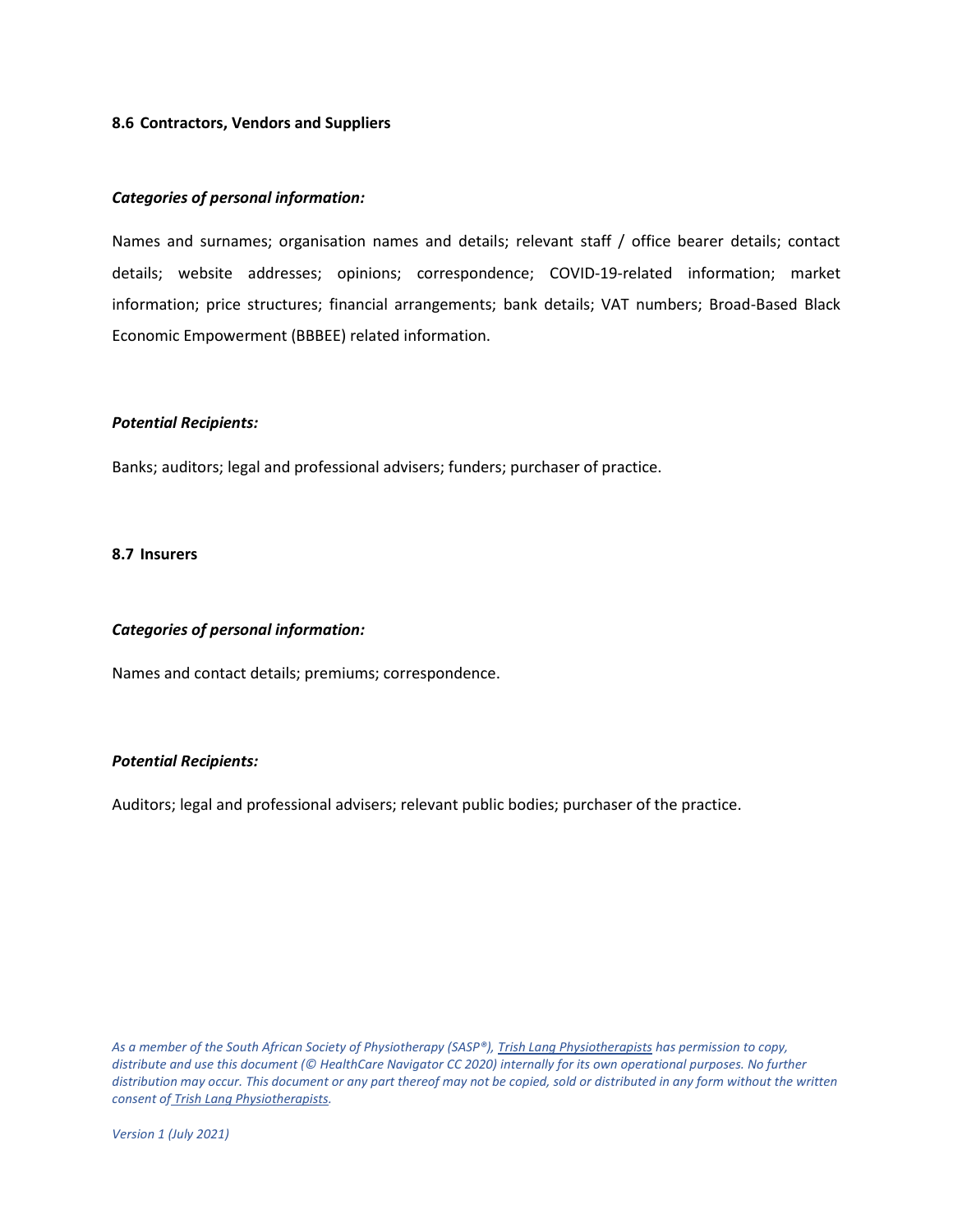#### **8.8** *Public and private bodies (e.g. regulators and funders)*

#### *Categories of personal information:*

Names; contact details; office bearers; fee / benefit structures; rules; information published in public domain; payment-related information (e.g. remittances, statements); correspondence.

# *Potential Recipients:*

Legal and professional advisers; patients; debt collectors; auditors; public; employees; purchaser of the practice.

#### <span id="page-11-0"></span>**9. PLANNED TRANSBORDER FLOWS OF PERSONAL INFORMATION**

The practice stores electronic information, including personal information of data subjects, in the 'cloud', the servers of which may be located outside of the borders of the Republic of South Africa. Due care is taken in the selection of appropriate cloud service providers to ensure compliance with the law and protect the privacy of data subjects. The practice is not planning to send any other personal information about any data subject to any other third party in a foreign country. Should this be required, relevant data subject consent will be obtained, where required, and transfers of such information will occur in accordance with the requirements of the law.

#### <span id="page-11-1"></span>**10. SECURITY MEASURES TO PROTECT PERSONAL INFORMATION**

The practice is committed to ensuring the security of the personal information in its possession or under its control in order to protect it from unauthorised processing and access as well as loss, damage or unauthorised destruction. It continually reviews and updates its information protection measures to ensure the security, integrity and confidentiality of this information in accordance with industry best practices. The measures it adopts to ensure the security of personal information, includes technical and organisational measures and internal policies to prevent unauthorised access, loss or use of personal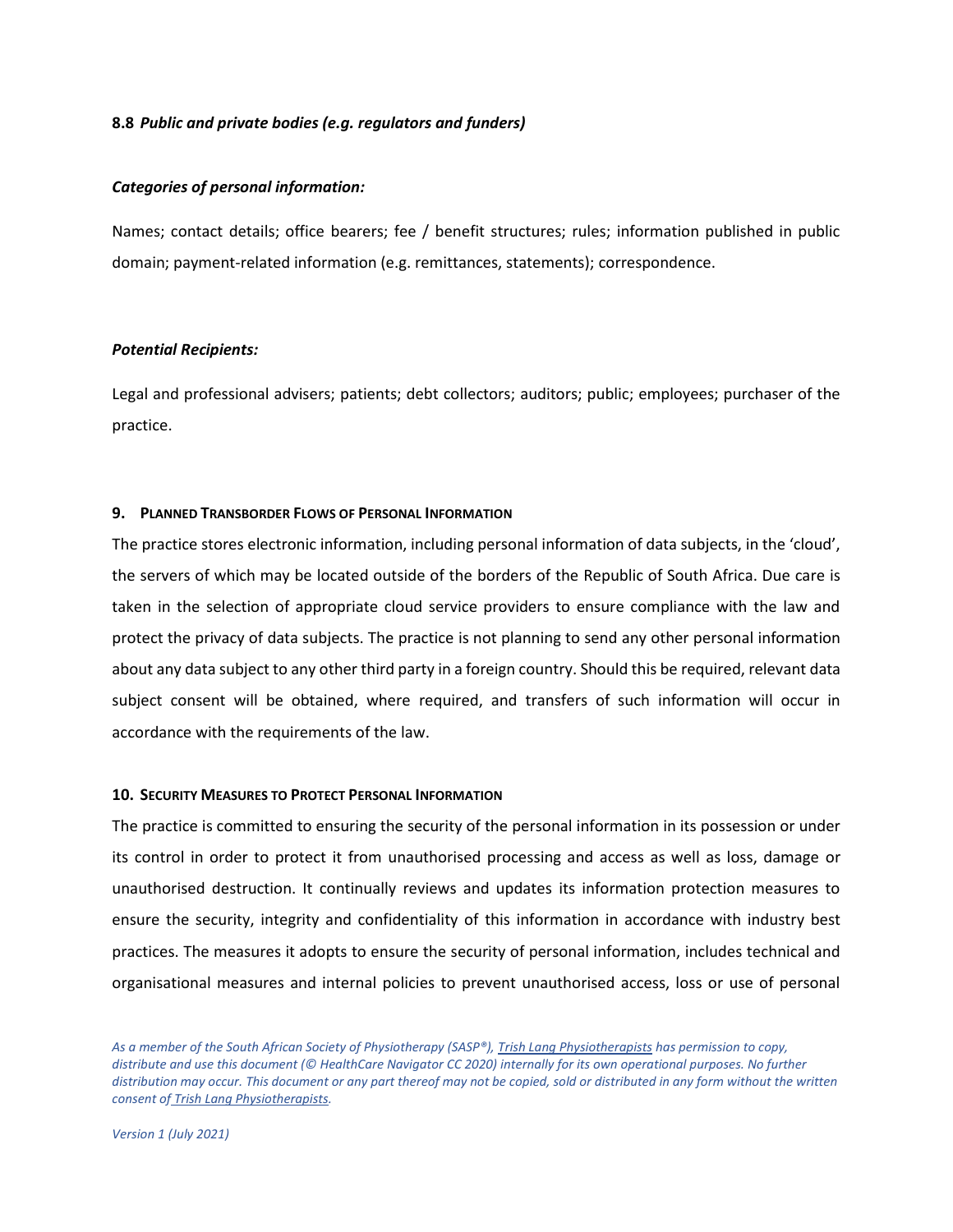information, for example, the physical securing of the offices where information is held; locking of cabinets with physical records; password control to access electronic records, which passwords are regularly updated; server access control; and off-site data back-ups. In addition, only those practitioners and employees that require access to the information to treat patients and discharge their functions are permitted access to the relevant information and only if they have concluded agreements with or provided undertakings to the practice requiring them to implement appropriate security measures and to maintain the confidentiality of the information. Contractors are required to adhere to the strict policies and processes implemented by the practice and are subject to sanctions for any security breach. All security breaches are taken seriously and are addressed in accordance with the law.

#### <span id="page-12-0"></span>**11. PROCEDURE TO OBTAIN ACCESS TO RECORDS OR INFORMATION**

The fact that information and records are held by the practice as listed in this Manual should not be construed as conferring upon any requester any right to that information or record. PAIA grants a requester access to records of a private body, if the record is required for the exercise or protection of any right. If a public body lodges a request, the public body must be acting in the public interest. Access to records and information is not automatic. Any person, who would like to request access to any of the above records or information, is required to complete the attached PDF form titled **Annexure A: Information and record request form**, and pay the prescribed fees as referenced below. The request form is also available from -

- the Information Officer of the practice at the contact details stipulated above; and
- the Information Regulator at the contact details stipulated above.

The requester must provide sufficient detail on the request form to enable the Information Officer to identify the record and the requester. The requester must identify the right he/she is seeking to exercise or protect and explain why the record requested is required for the exercise or protection of that right. If a request is made on behalf of another person, the requester must submit proof of the capacity in which the request is made to the satisfaction of the Information Officer. Access to the requested records or information or parts of the records or information may be refused in terms of the law. Requesters will be advised of the outcome of their requests.

As a member of the South African Society of Physiotherapy (SASP®), Trish Lang Physiotherapists has permission to copy, *distribute and use this document (© HealthCare Navigator CC 2020) internally for its own operational purposes. No further distribution may occur. This document or any part thereof may not be copied, sold or distributed in any form without the written consent of Trish Lang Physiotherapists.*